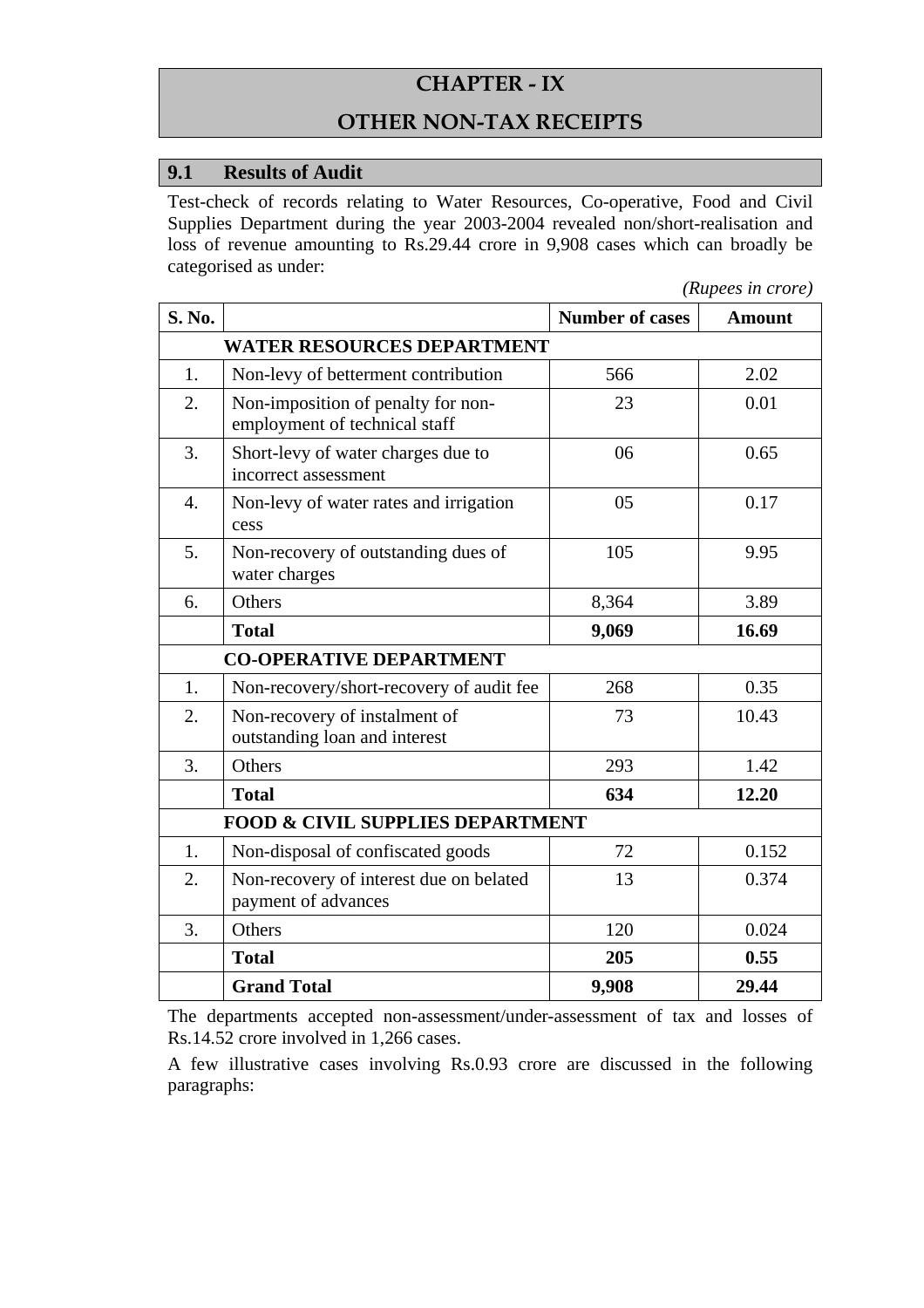# **Water Resources Department**

\_\_\_\_\_\_\_\_\_\_\_\_\_\_\_\_\_\_\_\_\_\_\_\_\_\_\_\_\_\_\_\_\_\_\_\_\_\_\_\_\_\_\_\_\_\_\_\_\_\_\_\_\_\_\_\_\_\_\_\_\_\_\_\_\_\_\_\_\_\_\_\_\_\_\_

### **9.2 Non-levy of betterment contribution**

The Madhya Pradesh Irrigation Act, 1931 provides for levy of betterment contribution at the rate of Rs.140 per acre payable in lump sum or at the rate of Rs.224 per acre payable in 20 annual consecutive installments from the permanent holders of land benefited by canals constructed after 1 April 1951 at a cost of Rs.5 lakh or more or having a command area of 1,000 acre or more. The contribution is recoverable from such date as may be notified by the Government, but not earlier than three years from the commencement of operation of canal.

Test-check of records of two water resources divisions between December 2003 and February 2004 revealed that six irrigation schemes were completed at a cost of Rs.65.84 crore between the years 1997-98 and 1999-2000. The Department neither notified the dates from which betterment contribution would become leviable nor specified the command area. Non observance of provisions of the Acts resulted in non-levy/realisation of Rs.37.32 lakh.

After this was pointed out in audit, the Executive Engineer (EE), Khargone stated in December 2003 that designed capacity of the tanks could cater command area of less than 1,000 acres, hence betterment contribution was not leviable. EE, Khandwa stated in February 2004 that action is being taken in the matter. The reply of the EE Khargone was not tenable as the construction cost of the schemes was more than Rs.5 lakh as such a betterment tax was payable.

The matter was reported to the Government between March and May 2004, their reply had not been received (May 2005).

# **Co-operative Department**

#### **9.3 Short-levy of audit fees**

Madhya Pradesh Cooperative Societies Act, 1960 provides for the audit of accounts of each society at least once a year or getting the audit conducted by such person as may be authorised in writing. He will charge audit fee from the auditee units at the prescribed rate of Rs.0.15 per hundred Rupees on working capital and in addition Rs.500/- per branch prescribed by Government vide Notification dated October 1987. These rates were subsequently reduced by the Government in August 2001.

Test-check of records of three Assistant  $Registrars<sup>1</sup>$  Cooperative Societies between August 2002 and August 2003 revealed that audit fees for the year 2000-01 of nine co-operative units was to be levied at the higher rates applicable prior to 30 August 2001. Against the leviable audit fees of Rs.68.02 lakh, Rs.32.67 lakh was levied. This resulted in short-levy of audit fees of Rs.35.35 lakh.

 After this was pointed out in audit, the Assistant Registrars stated that at the time of approval of Audit reports by higher authorities the revised rates were applicable. The reply was not tenable as the audit was conducted for the year 2000-01 and the rates applicable for this period should have been charged.

The matter was reported to the Government between July 2003 and May 2004; their reply had not been received (May 2005).

 $\overline{a}$ *1*

 *<sup>(1)</sup> Bhind (2)Guna (3) Vidisha*